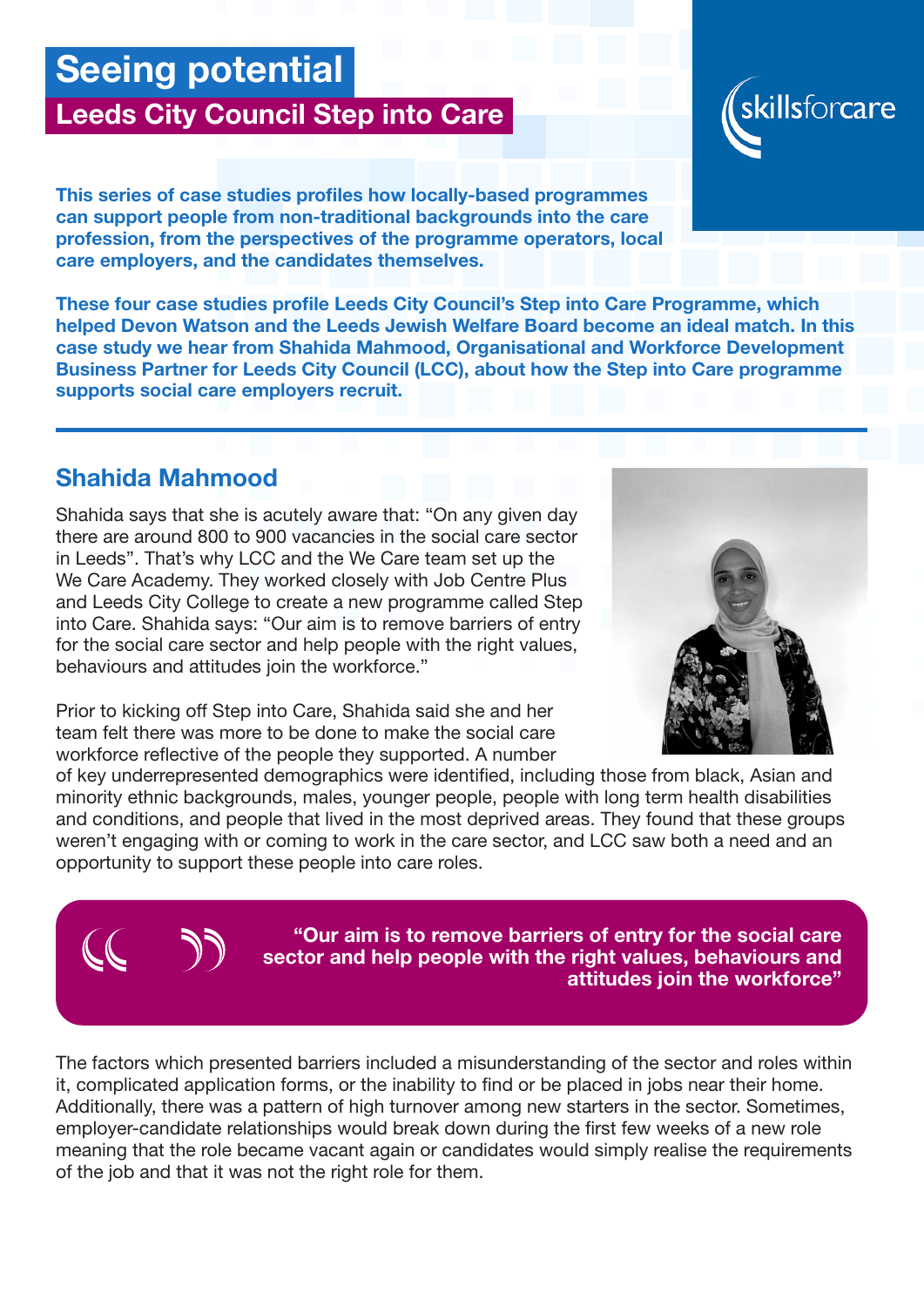LCC developed Step into Care to reach out to individuals in their own communities through the Job Centre network, local community centres and other forms of local engagement, and help the right candidates find and sustain employment opportunities. Shahida said that they found it particularly helpful to attend community centres and local events. By meeting people in their own communities, where they are most comfortable, LCC was able to identify potential candidates who might not normally have come across the programme.

#### Devon's step into care

Devon attended the information and assessment day for the Step into Care programme, which is carried out as part of the application process. Shahida said: "He immediately stood out at the information session", and the Step into Care team could tell he was: "exactly the type of person that would relish the opportunities presented by the programme".

Like the other candidates, Devon went through the full Step into Care process, including the information session, 'Question of Care' profile, Maths and English assessments and a case-study based interview, where he was confronted with a set of circumstances similar to the kind he would encounter whilst delivering care on the job. "He passed them all with flying colours," said Shahida. "You could tell he was a kind and caring person."

Devon had been unemployed for several years but had been caring for his mum, which gave him a good foundation of skills, and he had carried out voluntary work with local organisations. The Step into Care team worked hard to find a placement for Devon which was on a direct bus route, ensuring he had a way to get to and from work. "This is a fundamental part of the programme," said Shahida, "as it can be challenging for new recruits to continue in a role that's really difficult for them to get to."

Devon was placed with placed with Leeds Jewish Welfare Board, specifically in their care home, which was home to 40 adults. Like with the information and assessment day, Shahida said: "The immediate feedback was that Devon was fantastic. He immediately built great relationships with the people he supported and



colleagues, and at the end of placement he was interviewed and secured a permanent role."

Devon is now an ambassador for the programme, and he has spoken about his experiences. He tells people, "if I can do this, you can too," providing a real-life example of someone who made the journey from long term unemployment to a successful and rewarding career in care. Shahida says: "He is a real asset to the sector and the community he serves."

#### Course practicalities

Candidates in the Step into Care programme join the course by attending an information event, instead of going through an application form or cover letter-based process. "Many people experience difficulties and anxieties in applying for roles the traditional way," said Shahida. However, by removing this element it can significantly increase engagement and success rates. "People can attend this event either from direct referrals, self-referrals or from the Job Centre Plus," Shahida explained.

At this information event, when COVID restrictions are not in place, 'I Care…' ambassadors help explain what working in the sector is like, both in terms of its rewards and challenges. The 'I Care…' scheme sees actual care workers act as ambassadors promoting understanding of social care work and inspiring others to join the profession in schools, local communities, colleges and job centres. Shahida says everyone finds hearing from ambassadors helpful because it means candidates have a clear understanding of what to expect, reducing the likelihood they will drop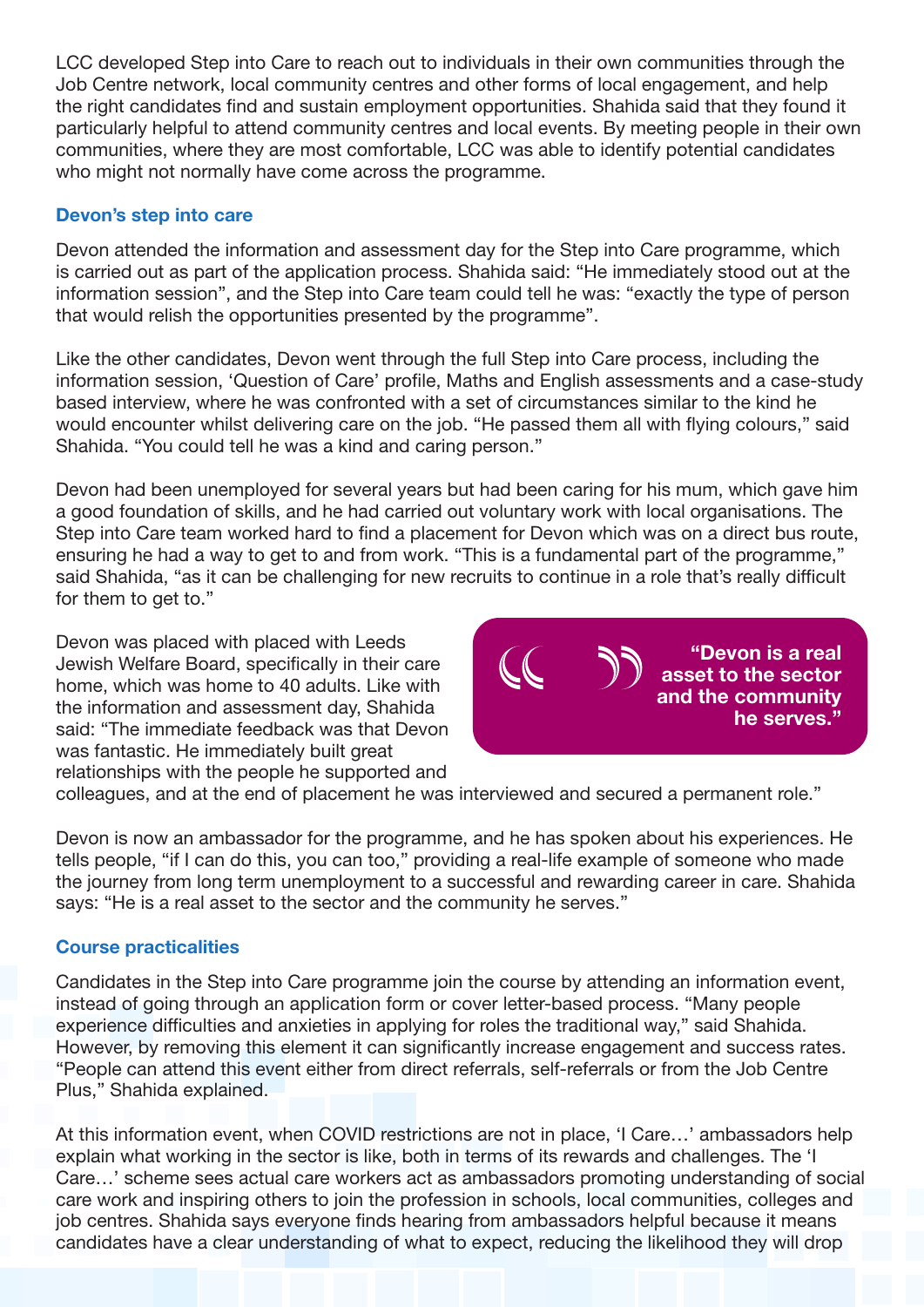out of the programme. "Candidates can choose to sign up for the Step into Care programme at the information event, at which time they are supported to carry out the necessary training." The next part of the process is a two-week programme, including a week at Leeds City College and a week-long work placement with a guaranteed interview at the end.

Even during the pandemic, the Step into Care programme has helped providers recruit people with the right values and qualities for the care sector in Leeds. A full risk assessment to make recruitment and training tasks as safe as possible, and moving part of the information and assessment day tasks online, helped enable the programme to continue doing this. The team transitioned to a timeline of weekly recruitment to ensure staffing levels remain safe across the city, supporting care home residents discharged from hospital at a critical time. Working with the Job Centre Plus and Leeds City College, they identified groups of people at risk of redundancy who could be supported while transitioning into new employment. Adapting the scheme to the 'new normal' resulted in nearly 200 new recruits being supported into the care sector in Leeds since the beginning of the pandemic.

#### Engaging with employers

LCC takes care to understand the needs of employers, including what they look for in staff, as well as understanding their normal recruitment processes. Shahida says: "Each organisation's needs are different, from administration, to the required role and values-based competencies they look for, so this is something our teams are able to account for." Building the recruitment process around values and behaviours, through the '[Question of Care'](https://www.aquestionofcare.org.uk/) profile, case-study based interview and values-based discussions, offers a good picture of the individual and more importantly, stops a lack of experience or not having the 'right' criteria on paper from being a barrier to joining the care sector. Shahida adds: "It does give us a really good picture, not just a person saying, 'I can do this. I can do that. I live by these values.' We actually look at them demonstrating in practice during the placement and college week."

LCC also takes care of the whole process of recruitment, including what can be a more difficult referencing process. Shahida outlined that many people who have trouble entering the workforce often lack references, and, not wanting this to derail a great candidate, they find ways of working with candidates to overcome this barrier. For example, she said, where a previous employer reference is not possible, LCC helps to find references they can use. "These can either come from other roles, such as volunteer work, or they are secured through character checks."

During this process, LCC has built up lots of links in the community. Shahida says: "Many organisations use the programme to fill vacancies." LCC believes the programme is so successful because they provide "the right support to the candidate and the right support to the employer". In fact, they support employers with candidate interview and assessment, which helps prevent candidates who are not right for the care sector from coming into contact with employers and can help save on employers' recruitment costs. They even carry out DBS and other employment checks. Together, this helps remove the stress and administration that both the individual and organisation can experience. The programme also helps the candidate and their new employer form a strong and effective relationship, particularly during those crucial first few weeks of employment. External support, including mentoring, help with administrative work and advice from other impartial professionals in the care sector, has resulted in a higher retention rate and an excellent experience for both parties.